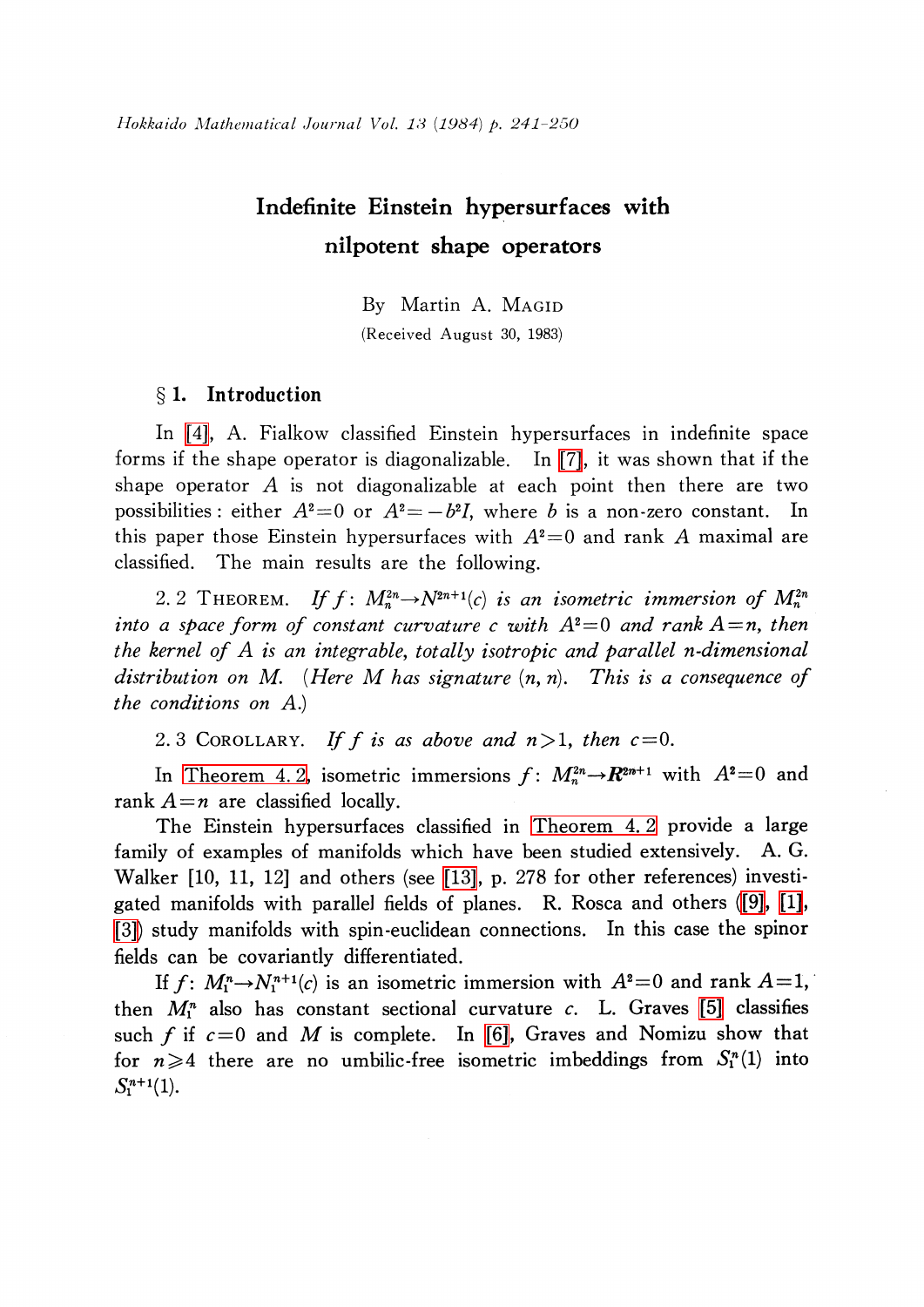#### $\S 2.$  Kernel of A is parallel

Let A be a symmetric operator in a vector space V with a non-degenerate inner product (, ), so that  $(Au, v) = (u, Av)\forall u, v\in V$ . If  $A^{2}=0$ , we can find a basis of V, { $\mathcal{L}_{1},$   $L_{1},$   $\cdots$ ,  $\mathcal{L}_{n},$   $L_{n},$   $E_{1},$   $\cdots$ ,  $E_{p}\rangle$ , with respect to which

> $A=\vert$  $\boldsymbol{0}$  $\bullet$  $\blacksquare$ 0]

Here  $L_{i}$ ,  $\hat{L}_{j}$  are lightlike,  $(L_{i}$ ,  $\hat{L}_{j})$   $=$   $-\delta_{ij}$ ,  $(E_{k}, E_{l})$   $=$   $\pm\delta_{kl}$  and all other inner products are 0. If the ratio of the rank of  $A$  to the dimension of  $V$  is to be as large as possible, then  $p=0$ , giving a basis  $\{L_{\mathbf{1}}, L_{\mathbf{1}}, \dots, L_{\mathbf{n}}, L_{\mathbf{n}}\}$  with  $A L_{i} {=} 0$  and  $A L_{i} {=} \dot{L}_{i}$ . In this case  $V$  is even dimensional and has signature  $(n, n)$  [7].

If  $f: M^{m} \rightarrow N^{m+1}$  is a non-degenerate isometric immersion and  $\xi$  is a unit normal vector field on  $M$ , then the shape operator  $A$  of  $f$  is defined by

$$
\tilde{\mathcal{V}}_{X}\xi=-AX,
$$

where  $\vec{V}$  is the indefinite Riemannian connection on N.  $A:TM\rightarrow TM$  and is symmetric on each  $T_{x}M$ , with respect to the metric on  $T_{x}M$ .

2. 1 LEMMA. If  $f: M_{n}^{2n}\rightarrow N^{2n+1}(c)$  is an isometric immersion with  $A^{2}=0$ and  $\tau$ ank  $A\!=$ n, then there are vector fields  $\tilde{L}_{1},\, \cdots,\,\tilde{L}_{n}$  defined in a neighborhood of any point of M such that  $(\tilde{L}_{i},\tilde{L}_{j})=0=(\tilde{A}\tilde{L}_{i},\tilde{A}\tilde{L}_{j})$  and  $(\tilde{A}\tilde{L}_{i},\tilde{L}_{j})=0$  $-o_{ij}$ .

PROOF. Because A is symmetric and  $A^{2}=0$ ,  $(AX, A Y) = (A^{2}X, Y)=0$ holds for all tangent vectors X, Y.

Choose  $x{\in}M$ . It was noted above that in  $T_{x}M$  there are vectors  $(L_{1})_{x}$ ,  $\ldots,(L_{n})_{x}$  such that  $(L_{i}, L_{j})_{x}=0$ ,  $(A L_{i})_{x}\neq 0$  and  $(A L_{i}, L_{j})_{x}=-\delta_{ij},$  i,  $j=1, \cdots, n$ . Extend the  $(L_{i})_{x}$  smoothly in a neighborhood of x so that  $(L_{i}, L_{j})=0$ . This can be done by extending the appropriate orthonormal frame fields. By continuity,  $AL_{i}\neq 0$  in some, possibly smaller, neighborhood.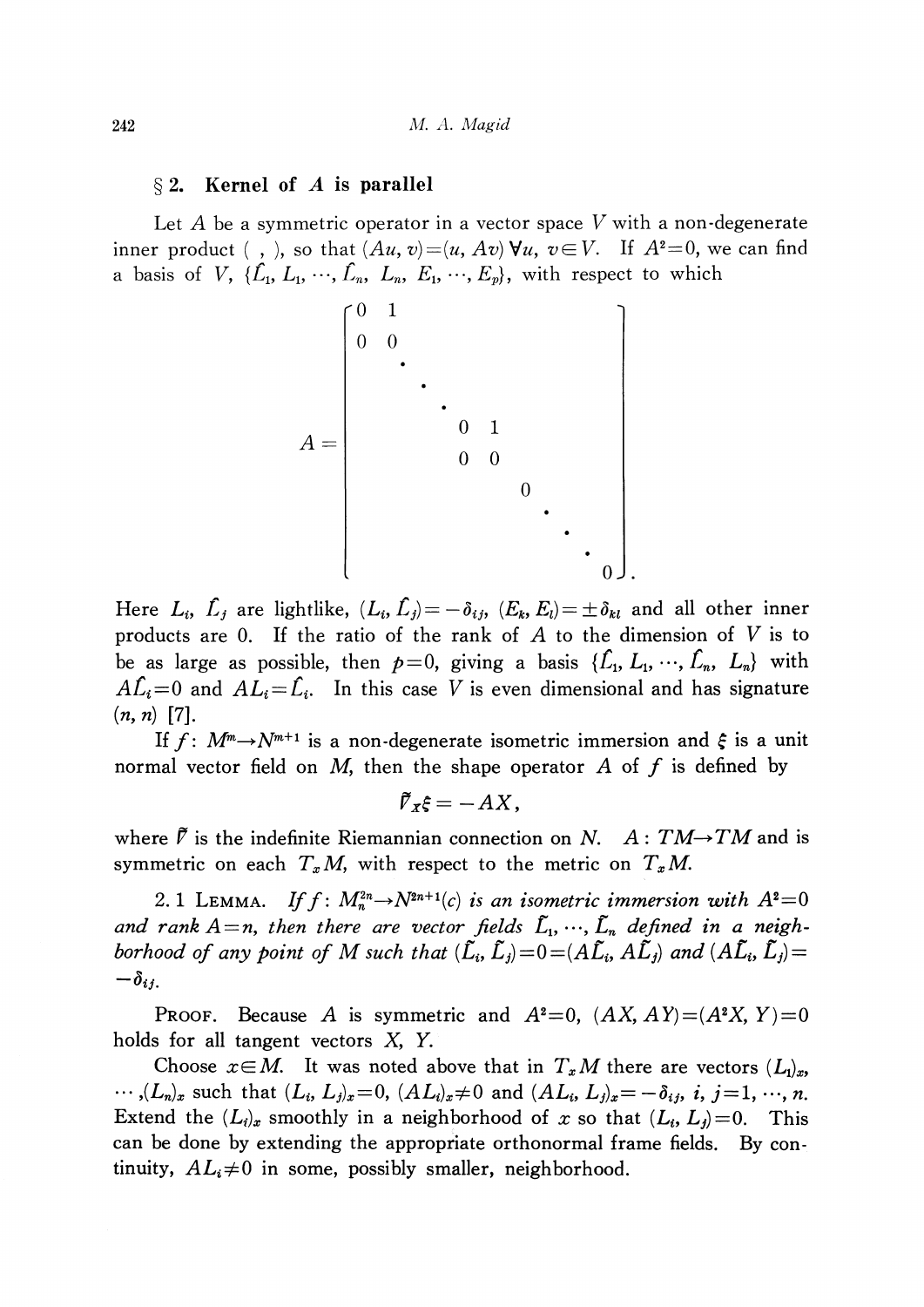Consider the smooth  $n$ -dimensional distribution on this neighborhood given by span  $\{L_{1},\cdots,$   $L_{n}\}$ . We can define an auxiliary negative definite inner product h on this distribution by

$$
h(L_i, L_j) = (AL_i, L_j).
$$

h is symmetric, bilinear and negative definite near  $x$ . Applying the Gram-Schmidt process to  $\{L_{1}, \ldots, L_{n}\}$  gives  $\{\tilde{L}_{1}, \ldots, \tilde{L}_{n}\}$  such that

 $h(L_{i},\,L_{j})=-\,\theta_{ij}$ .

These are the desired vector fields. Q. E. D.

2. 2 THEOREM. If  $f: M_{n}^{2n}\rightarrow N^{2n+1}(c)$  is an isometric immersion of  $M_{n}^{2n}$ into a space form of constant curvature c with  $A^{2}=0$  and rank  $A=n$ , then the kernel of A is an integrable, totally isotropic and parallel n-dimensional distribution on M.

PROOF. In [7], it was proved that kernel A is integrable, totally geodesic and totally isotropic (namely, totally degenerate). A totally geodesic distribution  $S$  is one where

$$
\mathcal{F}_X Y \in S, \quad \text{if} \quad X, \ Y \in S.
$$

To prove that kernel A is parallel we must show that

 $\nabla_{U}X\in \ker A$  if  $X\in \ker A$  and  $U\in TM$ 

or, equivalently, that

$$
A(\mathcal{F}_U X) = 0 \quad \text{if} \quad AX = 0 \; .
$$

In order to do this, let  $x\in M$  and choose vector fields in a neighborhood of x,  $\{L_{1}, \ldots, L_{n}, A L_{1}, \ldots, A L_{n}\}$ , as in the lemma.

Consider Codazzi's equation with  $L_{i}$  and  $L_{j}$ ,  $1\leq i, j\leq n$ :

$$
\mathcal{V}_{L_i}(AL_j) - A(\mathcal{V}_{L_i}L_j) = \mathcal{V}_{L_j}(AL_i) - A(\mathcal{V}_{L_j}L_i).
$$

Taking the inner product of both sides of this equation with  $AL_{k}$  gives

$$
(\mathcal{F}_{L_i} A L_j, A L_k) = (\mathcal{F}_{L_j} A L_i, A L_k)
$$
 (†)

since  $A^{2}=0$ . Denoting  $AL_{j}$  by  $L_{j'}$ ,  $j=1, \dots, n$ , and defining  $\Gamma_{BC}^{D}$ , the Christoffel symbols, as usual, we have

$$
\bar{V}_{L_i} L_{j'} = \sum_{k=1}^n \Gamma_{ij}^k, L_k + \Gamma_{ij}^{k'}, L_{k'}.
$$

 $(\dagger)$  becomes

$$
\Gamma_{ij}^k = \Gamma_{ji}^k, \qquad 1 \leqslant i, j, k \leqslant n \,.
$$
 (1)

 $\pmb{\mathfrak{f}}$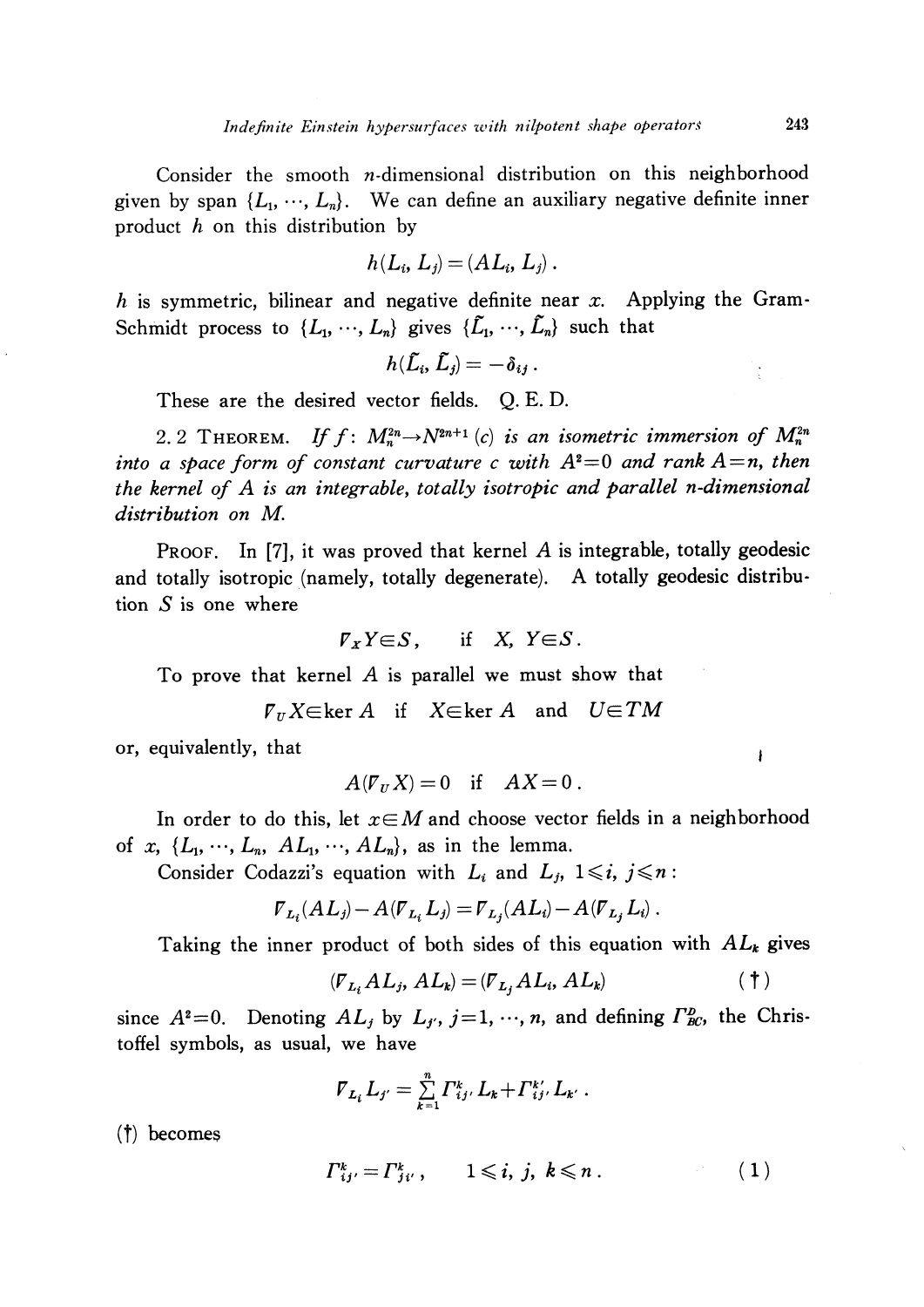Because the connection in M is metric,  $L_{i}(AL_{j}, AL_{k})=0=({\overline{V}}_{L_{i}}AL_{j}, AL_{k})$  $+(AL_{j}, \overline{V}_{L_{i}}AL_{k})$ , so that

$$
\Gamma_{ij'}^k + \Gamma_{ik'}^j = 0 \,, \qquad 1 \leqslant i, \, j, \, k \leqslant n \,. \tag{2}
$$

Combining (1) and (2), we see that  $\Gamma_{ij}^{k}$  =0 for all  $1\leqslant i, \ j, \ k\leqslant n$ . In fact,

$$
\Gamma_{ij}^k = \Gamma_{ji}^k = -\Gamma_{jk}^i = -\Gamma_{kj}^i = \Gamma_{kj}^j = \Gamma_{ki}^j = \Gamma_{ik}^j = -\Gamma_{ij}^k.
$$
  
(1) (2) (1) (2) (1) (2)

The fact that the kernel of A is totally geodesic gives  $\Gamma_{i'j'}^{k}=0$ . Thus  $\Gamma_{Bj'}^{k}=0$  for  $B=1 , \ldots , n, 1', \ldots , n', 1\leqslant j, k\leqslant n$ . This means the kernel of A is parallel. Q. E. D.

2. 3 COROLLARY. Let  $n>1$ . If  $f: M_{n}^{2n}\rightarrow N^{2n+1}(c)$  is an isometric immersion of  $M_{n}^{2n}$  into a space form of constant curvature c with  $A^{2}=0$  and rank  $A=n$ , then  $c=0$ .

PROOF. The Gauss equation of this isometric immersion is

$$
R(X, Y) Z = c(X \wedge Y) Z + \langle \xi, \xi \rangle (AX \wedge AY) Z,
$$

where R is the curvature tensor of M, X, Y,  $Z \in T_{x}M$ , and  $\xi$  is a unit normal field. Let Z be a vector field in ker  $A$ . Expanding the Gauss equation, we have  $\sim 10^{11}$  km s  $^{-1}$ 

$$
\begin{aligned} \nabla_X \nabla_Y Z - \nabla_Y \nabla_X Z - \nabla_{(X,Y)} Z \\ \n&= c((Y,Z) \ X - (X,Z) \ Y \big) \pm ((AY,Z) \ AX - (AX,Z) \ A \ Y \big) \ . \n\end{aligned}
$$

Since  $AZ=0$ , this becomes

$$
\nabla_X \nabla_Y Z - \nabla_Y \nabla_X Z - \nabla_{[X,Y]} Z = c((Y,Z) X - (X,Z) Y).
$$

 $\mathcal{L}^{\text{max}}_{\text{max}}$  .

By [Theorem](#page-0-0) 2.2 the left-hand side of this equation is in  $\ker A$ . Given dim  $M>2$ , we can choose X and Y linearly independent with  $(X, Z)=0$ ,  $(Y, Z)=1$ , and X not in ker A. Then the right-hand side is cX, which is in ker A iff  $c=0$ . Q. E. D.

L. Graves and K. Nomizu [\[6\]](#page-8-4) give an example of a Lorentz surface  $M_{1}^{2}$  isometrically immersed in  $S_{1}^{3}$  with A satisfying  $A^{2}=0$  and rank  $A=1$ , so the restriction on  $n$  cannot be removed.

#### $\S 3.$  Examples

Before proceeding to the proofs of Theorems 4. <sup>1</sup> and [4.](#page-6-0) 2, let us examine a few examples of Einstein hypersurfaces  $M_{n}^{2n}$  with  $A^{2}=0$  and rank  $A=n$ .

3. 1 EXAMPLE. B-scroll over a null curve in  $\mathbb{R}_{1}^{3}$  [5].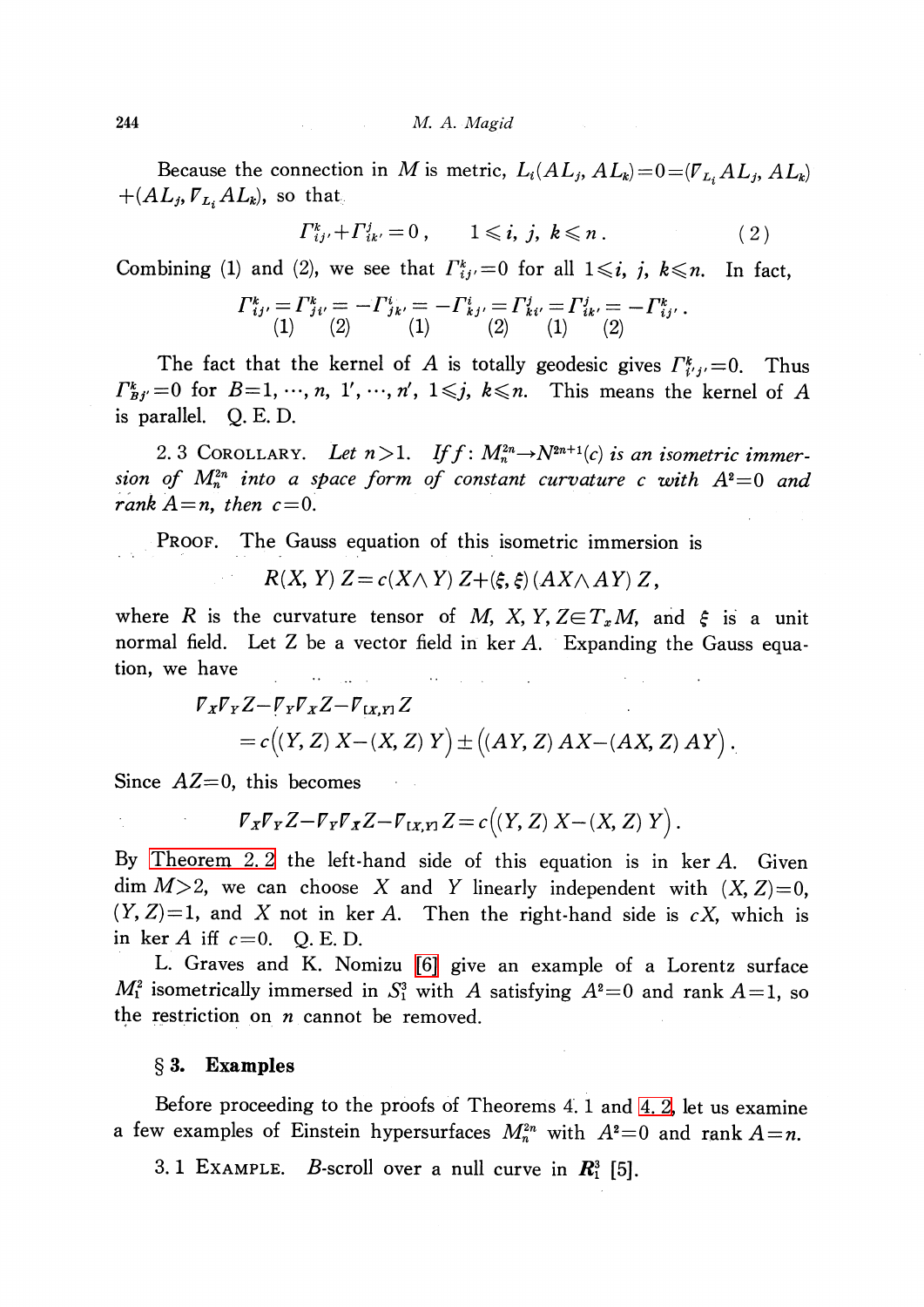$\mathbb{R}_{1}^{3}$  is Lorentz 3-space, with signature  $(-, +, +)$ . Consider a null curve  $x(s)$  in  $\mathbb{R}_{1}^{3}$ , so that  $(\dot{x}(s),\dot{x}(s))=0$ . A null curve with a frame  $\{A(s), B(s),\dot{x}(s)\}$  $C(s)$  is called a Cartan-framed null curve if the following conditions hold. A(s), B(s) are null;  $(C(s), C(s))=1$ ;  $(A(s), B(s))=-1$ ; all other inner products are zero along  $x(s)$ ; and the Frenet equations of the derivatives of  $A(s)$ ,  $B(s)$ ,  $C(s)$  along  $x(s)$  have the form:

$$
\begin{aligned}\n\frac{dx(s)}{ds} &= A(s), \\
\frac{dA(s)}{ds} &= k_2(s) C(s), \\
\frac{dB(s)}{ds} &= k_3(s) C(s), \\
\frac{dC(s)}{ds} &= k_3(s) A(s) + k_2(s) B(s),\n\end{aligned}
$$

The surface  $f(u, s) = x(s) + u(s)$  is called a B-scroll over the null curve  $x(s)$ . It is Lorentz and is flat iff  $k_{3}(s)=0$ . In this case,

$$
A = \begin{bmatrix} 0 & -k_2(s) \\ 0 & 0 \end{bmatrix}
$$

with respect to  $\{\partial/\partial u, \ \partial/\partial s\}$ , where the unit normal  $\xi(u, s)=C(s)$ .  $(\mathit{FA})=0$  iff  $k_{\scriptscriptstyle 2}(s)$  is constant. If  $k_{\scriptscriptstyle 2} {\equiv} 1,$  the surface is given by

$$
x(s) + u(s) = \left(\frac{s^3}{6\sqrt{2}} + \frac{s}{\sqrt{2}}, \frac{s^3}{6\sqrt{2}} - \frac{s}{\sqrt{2}}, \frac{s^2}{2}\right) + u\left(\frac{1}{\sqrt{2}}, \frac{1}{\sqrt{2}}, 0\right).
$$

Graves calls this the B-scroll over the null cubic.

3.2. EXAMPLE. Sum of B-scrolls.

For  $j$   $=$   $1, \cdots, n,$  let  $(u_{j}, s_{j})$   $\in$   $I_{j}\times J_{j}$   $\subset$   $\boldsymbol{R}\times \boldsymbol{R}$  and suppose  $f_{j}(u_{j}, s_{j})$   $=$   $(a_{j}(u_{j}, s_{j}) ,$  $b_{j}(u_{j}, s_{j}), c_{j}(u_{j}, s_{j})$  are n flat B-scrolls in  $\mathbb{R}_{1}^{3}$  which, when written as  $x_{j}(s_{j})+$  $u_{j}B_{j}$  satisfy the following initial conditions:

$$
x_j(0) = 0, \ \dot{x}_j(0) = \left(\frac{1}{\sqrt{2}}, -\frac{1}{\sqrt{2}}, 0\right), \qquad B_j = \left(\frac{1}{\sqrt{2}}, \frac{1}{\sqrt{2}}, 0\right)
$$

and  $C_{i}(0)=(0, 0, 1)$ .

We can define a parametrized hypersurface in  $\mathbb{R}_{n}^{2n+1}$  by

$$
f(u_1, s_1, \cdots, u_n, s_n)
$$
  
=  $(a_1(u_1, s_1), \cdots, a_n(u_n, s_n), b_1(u_1, s_1),$   
 $\cdots, b_n(u_n, s_n), c_1(u_1, s_1) + \cdots + c_n(u_n, s_n)),$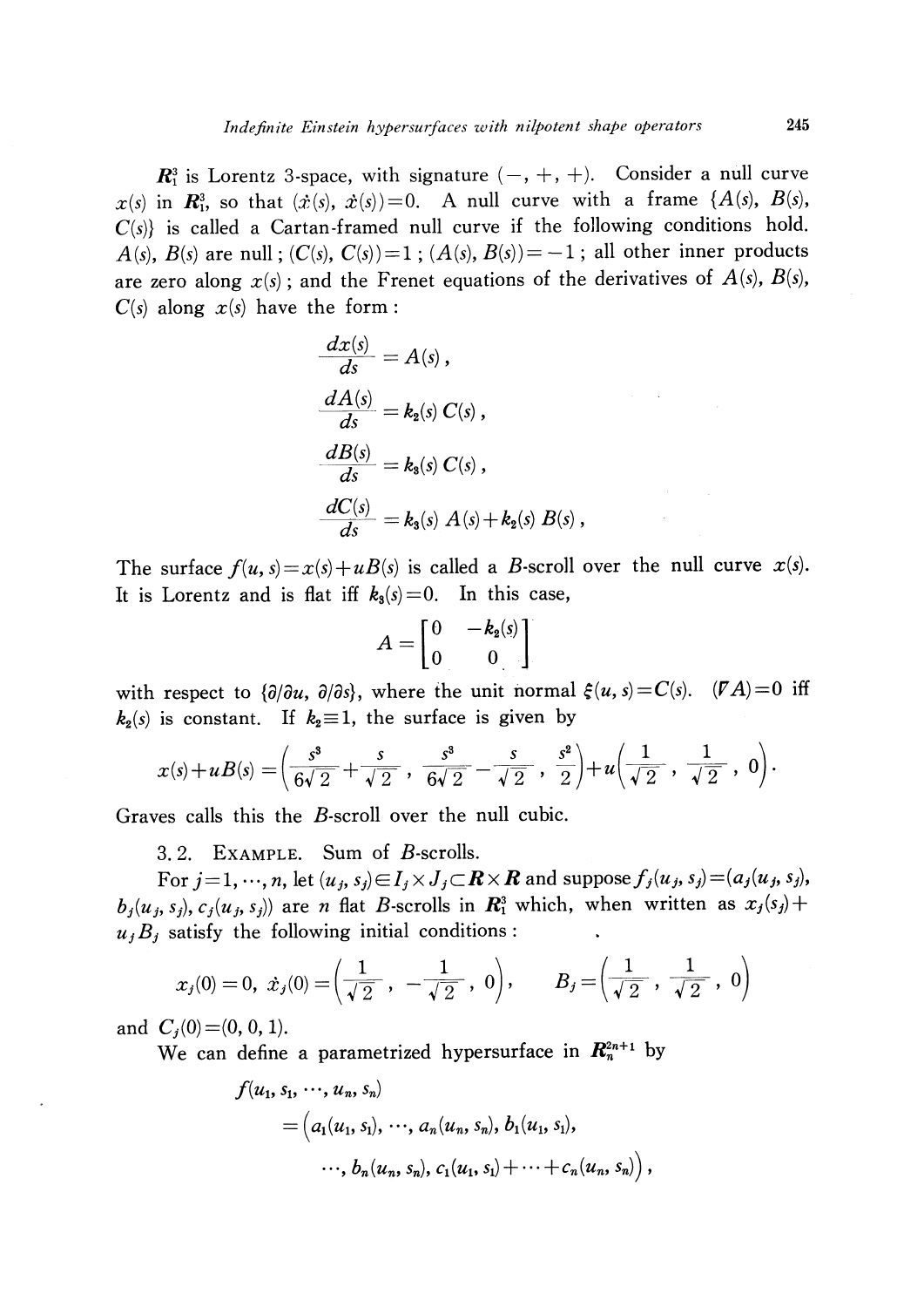where  $\mathbf{R}_{n}^{2n+1}$  has signature  $(n, n+1)$ . This hypersurface has

$$
A = \begin{bmatrix} 0 & -k_1 & & & \\ 0 & 0 & & & \\ & & \ddots & & \\ & & & 0 & -k_n \\ & & & & 0 & 0 \end{bmatrix}
$$

If each  $k_i(s_i)$  is constant, then  $\mathit{FA}=0$ .

 $\mathcal{L}^{\text{max}}_{\text{max}}$  , where  $\mathcal{L}^{\text{max}}_{\text{max}}$ 

 $\sim$ 

If rank A is constant but not equal to  $n$ , ker A may not be parallel.

3. 3 EXAMPLE. A 4-dimensional scroll with  $A^{2}=0$ , rank A constant and ker A not parallel.

According to W. Bonner [\[2\],](#page-8-5) for every smooth  $k(s)$ , there is a null curve  $x(s)$  in  $\mathbb{R}_{1}^{4}$  with frame  $\{X(s), Y(s), Z(s), C(s)\}$  such that  $(X(s), Y(s))=-1, X$ and  $Y$  are null,  $Z$  and  $C$  are unit spacelike and whose derivatives are

$$
\frac{dx(s)}{ds} = X(s),
$$
  
\n
$$
\frac{dX(s)}{ds} = C(s),
$$
  
\n
$$
\frac{dY(s)}{ds} = k(s) Z(s),
$$
  
\n
$$
\frac{dZ(s)}{ds} = k(s) X(s),
$$
  
\n
$$
\frac{dC(s)}{ds} = + Y(s).
$$

Let  $x(s)$  be considered as a null curve in  $\mathbf{R}_{1}^{5}$  by looking at  $(x(s), 0)$  with frame  $\{(X(s), 0), \cdots, (C(s), 0), W(s)\},$  where  $W(s)=W\equiv(0,0,0,0,1)$ .

The Lorentz 4-surface parametrized by  $f(u, s, t, v) = x(s) + uY(s) + tZ(s) +$  $vW(s)$  has, with  $\xi(u, s, t, v) = (C(s), 0)$ , shape operator

$$
A = \begin{bmatrix} 0 & -1 & & & \\ 0 & 0 & & & \\ & & 0 & & \\ & & & 0 & \\ & & & & 0 \end{bmatrix}
$$

with respect to  $\{\partial/\partial u, \ \partial/\partial s, \ \partial/\partial t, \ \partial/\partial v\}$ . It is easy to see that the kernel of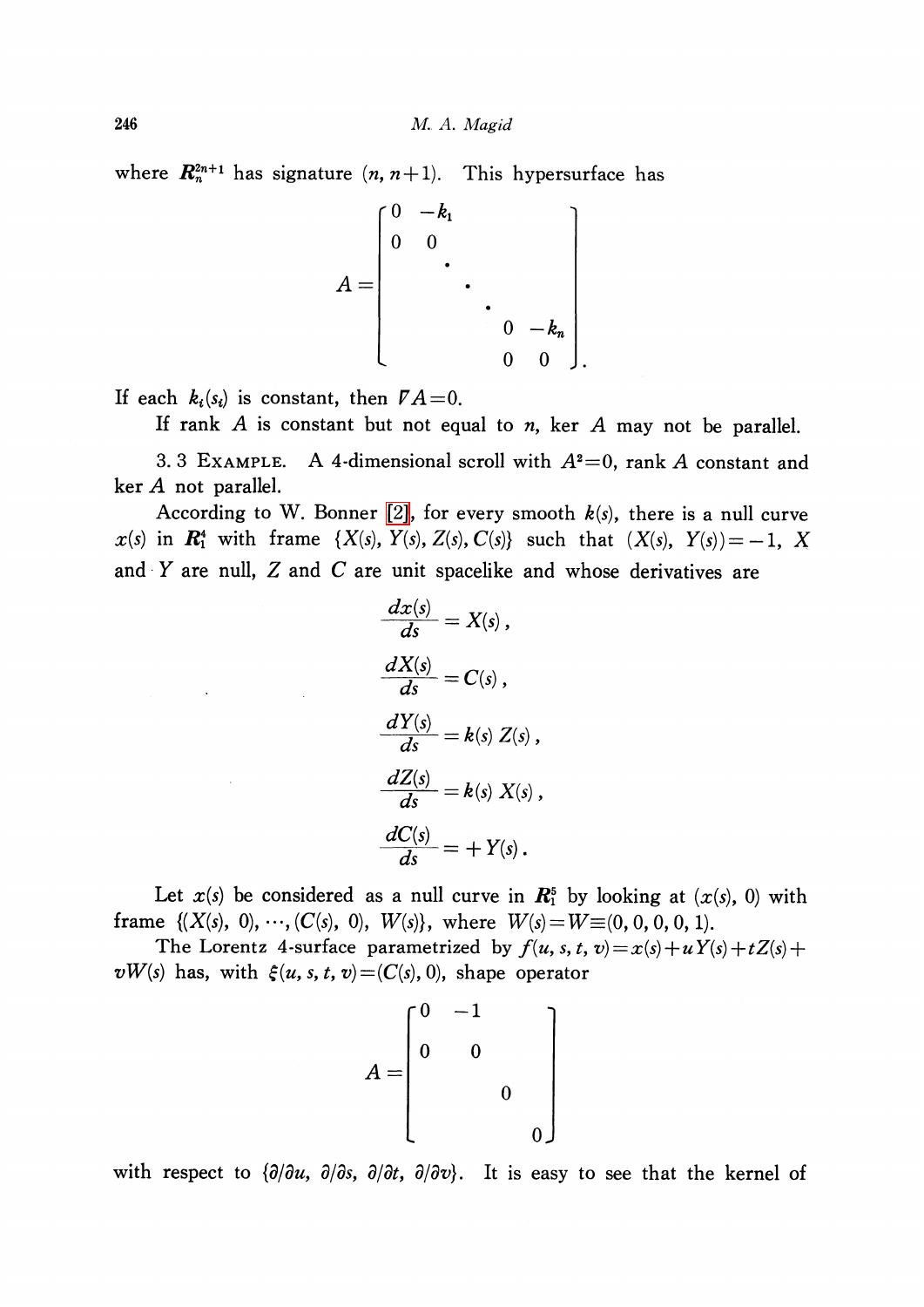A, spanned by  $Y(s)$ ,  $Z(s)$ ,  $W(s)$ , is not parallel. In fact,  $\mathcal{V}_{\rho/\rho s}\partial/\partial t=k(s)X(s)$ is not in ker A. Thus, if the rank of  $A$  is not maximal, then the kernel of A need not be parallel.

## $\S 4.$  Local Characterization of  $M_{n}^{2n}$  isometrically immersed in  $R_{n}^{2n+1}$  with  $A^{2}=0$  and rank  $A=n$

<span id="page-6-1"></span>4. 1 THEOREM. Let  $f: M_{n}^{2n}\rightarrow \mathbb{R}_{n}^{2n+1}$  be an isometric immersion with rank  $A=n$ . Then kernel A is an integrable, totally isotropic, parallel distribution on  $M_n^{2n}$  iff  $A^{2}=0$ .

PROOF. If  $A^{2}=0$ , the conclusion was obtained in the proof of [Theorem](#page-0-0) 2. 2.

Assume then that ker  $A$  is integrable, parallel and totally isotropic. By a motion of  $\mathbb{R}_n^{2n+1}$  we can assume that ker A is spanned by  $B_{i}=(e_{i}, e_{i}, 0)$ ,  $i$  =1, …, n, where  $e_{1}$ , …,  $e_{n}$  is the standard basis of  $\boldsymbol{R}^{n}$ . If  $(x_{1}$ , …,  $x_{2n})$  is a local coordinate system for  $M_{n}^{2n},$  then the normal unit vector field  $\xi$  must have the following form because it is perpendicular to ker A.

 $\xi_{f(\vec{x})}=(\xi_{1}(\vec{x}), \, \cdots, \xi_{n}(\vec{x}), \xi_{1}(\vec{x}), \, \cdots, \xi_{n}(\vec{x}), \, 1\,)$ 

Then,

$$
D_{\text{a/ax}_j}\xi=D_{\text{a/ax}_j}\Big(\sum_{i=1}^n \xi_i(\vec{x})\ B_i\!+\!(0,0,\,\cdots\!,0,1)\Big)
$$

which is in ker A. Thus,  $-A(D_{\rho/\partial x_{f}}\xi)=0=A^{2}(\partial/\partial x_{f})$ . Q. E. D.

<span id="page-6-0"></span>4. 2 THEOREM.  $f: M_{n}^{2n}\rightarrow R_{n}^{2n+1}$  is an isometric immersion with  $A^{2}=0$ and rank  $A\!=\!n$  iff, around each  $x\!\in\! M$ , there is a coordinate system  $(t_{1} ,\cdots\!, t_{n} ,$  $u_{1}$ ,  $\cdots$  $(u_{n})$  such that f has the following form:

$$
f(\vec{t},\vec{u}) = (g_1(\vec{t}),\,\cdots,\,g_n(\vec{t}),\,g_1(\vec{t})+t_1,\,\cdots,\,g_n(\vec{t})+t_n,\,G(\vec{t})\big) + \sum u_j B_j.
$$

Here  $\tilde{t} = (t_{1}$ ,  $\cdots$ ,  $t_{n}$ ),  $\tilde{u} = (u_{1}, \cdots, u_{n})$ ,  $B_{i}$ ,  $1 \leqslant i \leqslant n$  are as in the proof of Theorem  $4.~1,~g_{1} , \, \cdots , g_{n} ,~G:U\!\!\subset\!\boldsymbol{R}^{n}{\rightarrow} \boldsymbol{R} ~ ~are~ smooth ~ ~and ~ \det \left[\partial^{2}G/\partial t_{i}\partial t_{j}\right]\neq 0.$ 

REMARK. Locally, then, each such  $M_{n}^{2n}$  is an n-planed hypersurface.

PROOF. Assume we are given such an isometric immersion. The kernel of A is integrable. Thus, given any  $x_{0}$  in M, we can find a local coordinate system  $(s_{1}, \ldots, s_{n}, v_{1}, \ldots, v_{n})$  around  $x_{0}$  so that ker A is given by  $s_{1}=c_{1} , \ldots,$  $s_{n}=c_{n}$ , where the  $c_{i}$ 's are constants.

We also can assume, as in [Theorem](#page-6-1) 4.1, that, by a motion of  $\mathbf{R}_{n}^{2n+1}$ ,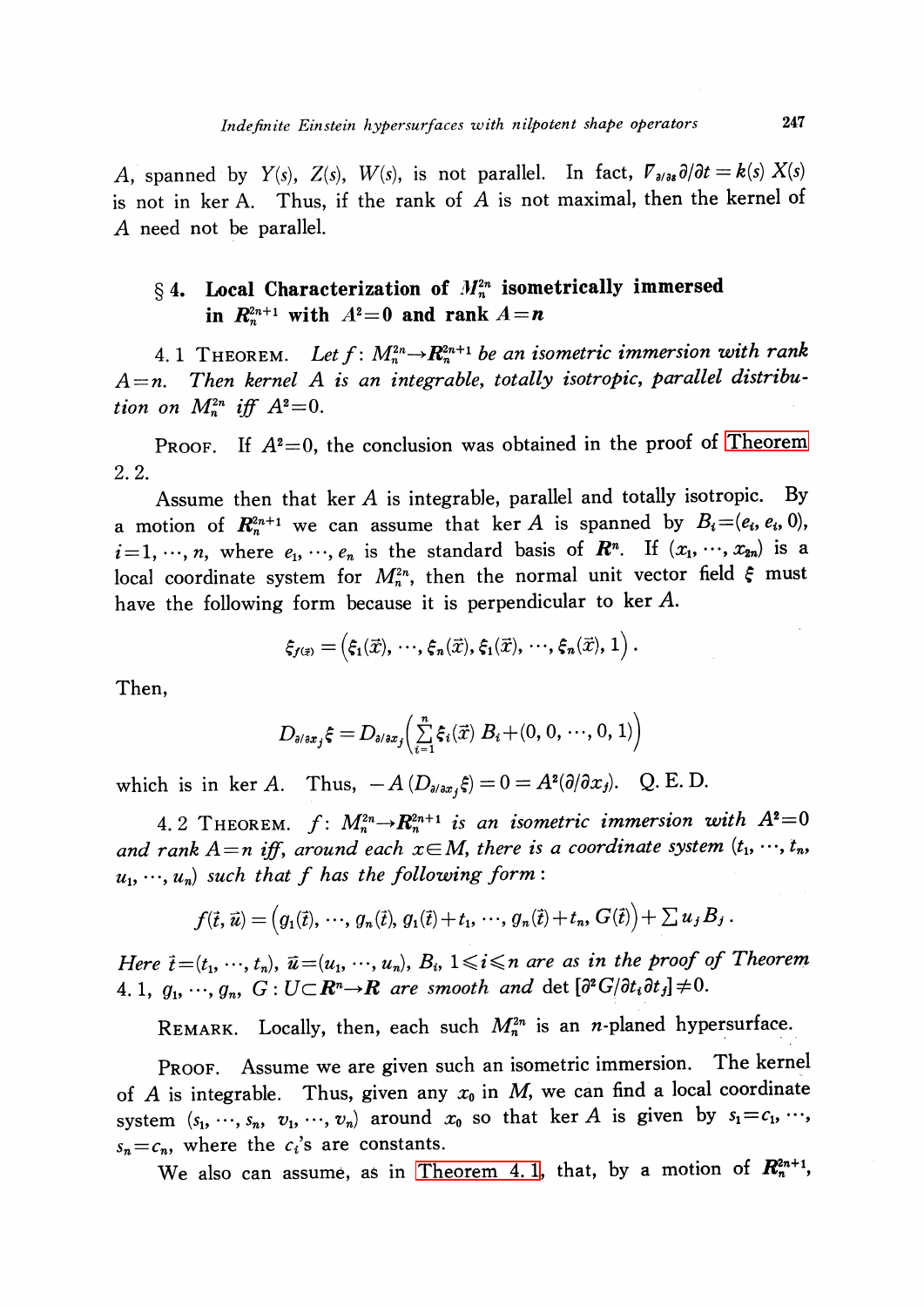248 M. A. Magid

 $(\ker A)_{f(x)}$  is spanned by  $B_{1}, \cdots, B_{n}$ . Define  $g(\vec{s}){=}f(\vec{s}, 0)$ . It is clear then that  $M_{n}^{2n}$  can be locally parametrized near  $g(\vec{s})$ , with a change of coordinates, by

$$
f(\vec{s},\vec{u})=g(\vec{s})+\sum_{j=1}^n u_jB_j.
$$

The unit normal  $\xi(\vec{s},\vec{u})$  is of the form

$$
\boldsymbol{\xi}(\vec{s},\vec{u}) = \left(\xi_1(\vec{s}),\,\cdots,\,\xi_n(\vec{s}),\,\xi_1(\vec{s}),\,\cdots,\,\xi_n(\vec{s}),\,1\right).
$$

In order for  $f$  to have the required properties, several conditions must be satisfied.

- i) Rank  $A=n$  iff  $\{\partial \xi/\partial s_{1},\dots, \partial \xi/\partial s_{n}\}$  is linearly independent.
- ii)  $M_{n}^{2n}$  inherits a non-degenerate metric iff det  $[(\partial g/\partial s_{i}, B_{j})]\neq 0$ .
- iii)  $\hat{\xi}$  is normal iff  $(\partial g/\partial s_{i}, \hat{\xi})=0$   $i=1, \ldots, n$ .

 $\hbox{If }\; g(\vec{s})\!=\!(g_{1}(\vec{s}), \,\cdots, \,g_{2n+1}(\vec{s})),\;\; \hbox{let }\; h_{i}(\vec{s})=g_{n+i}(\vec{s})-g_{i}(\vec{s})\;\; i\!=\!1, \,\cdots,$ **Condition** ii can be rewritten as

ii')  $\det [\partial h_{i}/\partial s_{j}]\neq 0$ ,

while iii becomes

iii') 
$$
\sum_{i=1}^n \xi_i(\partial h_i/\partial s_j) + \partial g_{2n+1}(\vec{s})/\partial s_j = 0 \qquad j = 1, \dots, n.
$$

Finally, in order to insure that  $A_{\varepsilon}$  is symmetric and that the mixed partials of  $g_{2n+1}$  be equal, we need

$$
iv) \quad \sum_{k=1}^n (\partial \xi_k / \partial s_i) (\partial h_k / \partial s_j) = \sum_{k=1}^n (\partial \xi_k / \partial s_j) (\partial h_k / \partial s_i) .
$$

By ii', we can change coordinates from  $(s_{1}$ ,  $\cdots, s_{n}$ ,  $u_{1}$ ,  $\cdots$ ,  $u_{n}$ ) to  $(h_{1}, \cdots, h_{n})$  $u_{1}, \dots, u_{n}$  which we rename  $(t_{1}, \dots, t_{n}, u_{1}, \dots, u_{n})$ . With this new coordinate system, ii' is automatically fulfilled, while iii' becomes

iii'')  $\xi_{j}+\partial g_{2n+1}(\vec{t})/\partial t_{j}=0$ ,

and iv becomes

$$
iv') \quad \partial \xi_j/\partial t_i = \partial \xi_i/\partial t_j \qquad i, j = 1, \dots, n.
$$

Summarizing, we see that after the changes of coordinates, we must have

i)  $\{\partial \xi/\partial t_{1},\cdots, \partial \xi/\partial t_{n}\}$  linearly independent;

- iii'')  $\xi_{j}=-\partial g_{2n+1}(\vec{t})/\partial t_{j}$ ; and
- $i{\rm v}')\quad \partial\xi_{j}/\partial t_{i}=\partial\xi_{i}/\partial t_{j}$ .

Given the immersion f, let  $G(\vec{t})=g_{2n+1}(\vec{t})$  which is smooth. Then by iii",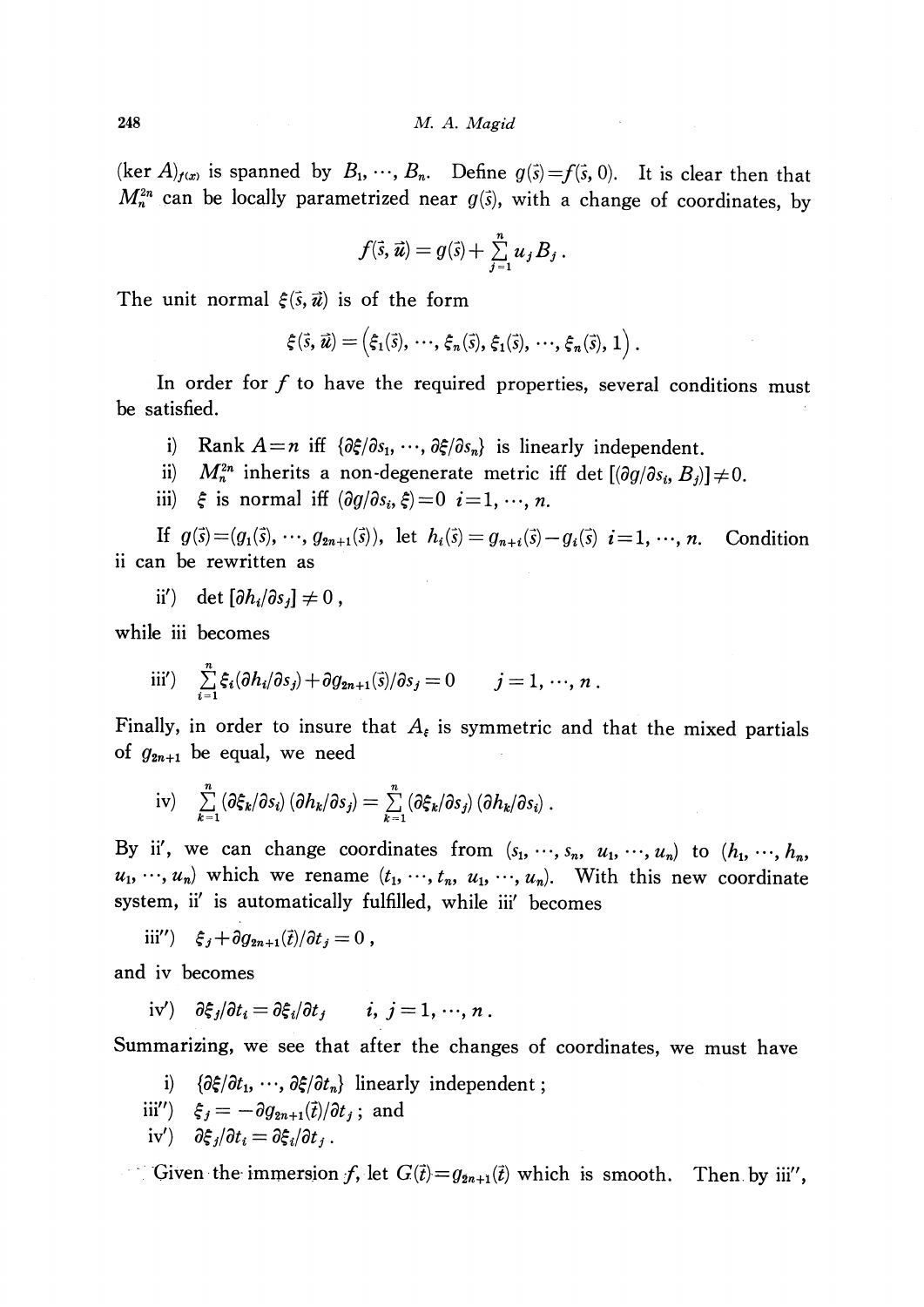$\zeta_{j}=-\partial G/\partial t_{j}$ , and we have  $\partial \xi_{j}/\partial t_{i}=-\partial^{2}G/\partial t_{i}\partial t_{j}=-\partial^{2}G/\partial t_{j}\partial t_{i}=\partial \xi_{i}/\partial t_{j}$  so that iv' is satisfied. The only condition we must impose on  $G(\vec{t})$  is det  $[\partial^{2}G/\partial t_{i}\partial t_{j}]$  $\neq 0$ , so that i holds. Thus, given any such f, we have transformed it into<br>the desired form. It is easy to check that any f in this form has  $A^2=0$ the desired form. It is easy to check that any f in this form has  $A^{2}=0$ and rank  $A=n$ . Q. E. D.

We show that sums of B-scrolls in 3.2 Example do not, even locally, exhaust  $M_{n}^{2n}$  as in 4. 2 Theorem.

 $T_{x}(M_{n}^{2n})$  can be given the structure of a commutative algebra using the covariant derivative of A.

$$
X \cdot Y: = \mathcal{F}_X (AY) - A(\mathcal{F}_X Y)
$$

For any 4-dimensional sum of two B-scrolls with  $\mathbb{P} A\neq 0$  we can find a basis  $\{e_{1}, e_{2}, u_{1}, u_{2}\}$  of  $T_{x}$  with the following products.

 $e_{1}\cdot e_{1}=u_{1}$  and  $e_{2}\cdot e_{2}=u_{2}$ , while all others are zero. (If  $\mathcal{V}A=0 , X\cdot Y=0$ everywhere.)

Use the classification theorem to define an  $M_{2}^{4}$  in  $R_{2}^{5}$  by setting  $g_{1}=0=g_{2}$ and  $G(t_{1}, t_{2})=t_{2}^{3}+t_{1}^{2}t_{2}+t_{1}+t_{2}$ . Then there is a basis  $\{f_{1}, f_{2}, v_{1}, v_{2}\}$  of  $T_{0}M$ so that the non-zero products are

$$
f_1 \cdot f_1 = 2v_2 ,
$$
  
\n
$$
f_2 \cdot f_2 = -6v_2 ,
$$
  
\n
$$
f_1 \cdot f_2 = 2v_1 .
$$

These two 4-dimensional algebras are not isomorphic. Thus, the second hypersurface is not a sum of  $B$ -scrolls.

#### Bibliography

- <span id="page-8-1"></span>[1] G. ARCA: Variétés pseudo-riemanniennes structurées par une connexion spineuclidienne et possédant la propriété de Killing, C. R. Acad. Sc. Paris, t. 290 (12 Mai 1980), pp. 839-842.
- <span id="page-8-5"></span>[2] W. B. BONNER: Null curves in a Minkowski spacetime, Tensor, N. S., vol. 20 (1969), pp. 229-242.
- <span id="page-8-2"></span>[3] A. CRUMEYROLLE: Dérivations, formes et opérateurs usuels sur les champs spinoriels des variétés différentiables de dimension paire, Ann. Inst. H. Poincaré, vol. XVI, no. 3 (1972), pp. 171-201.
- <span id="page-8-0"></span>[4] A. FIALKOW: Hypersurfaces of a space of constant curvature, Ann. of Math. 39 (1938), pp. 762-785.
- <span id="page-8-3"></span>[5] L. GRAVES: Codimension-one isometric immersions between Lorentz spaces, Trans. A. M. S. 252 (1979), pp. 367-392.
- <span id="page-8-4"></span>[6] L. GRAVES and K. NOMIZU: Isometric immersions of Lorentzian space forms, Math. Ann. 233 (1978), pp. 125-136.